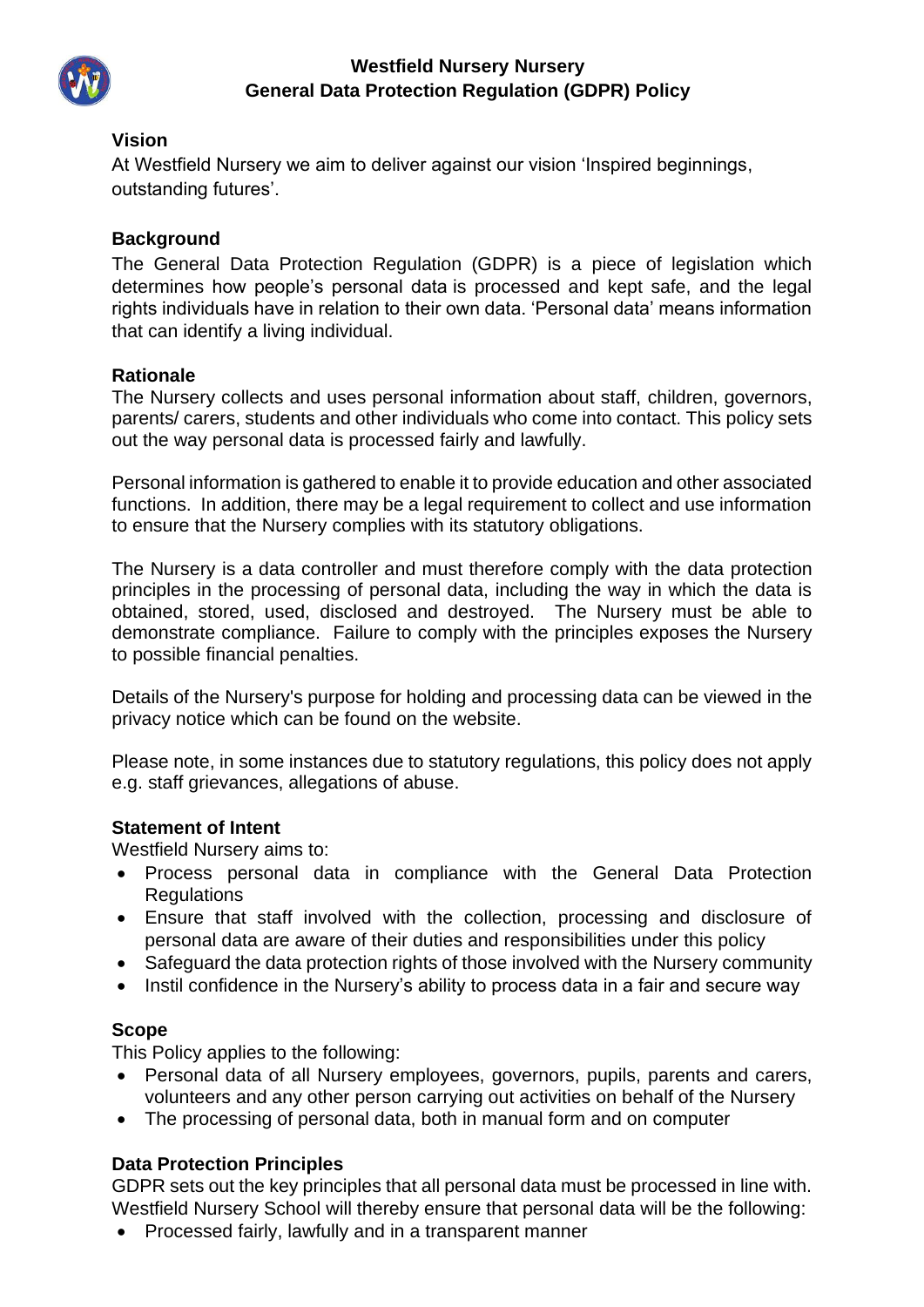- Collected for specified, explicit and legitimate purposes and not further processed for other purposes incompatible with those purposes
- Adequate, relevant and limited to what is necessary in relation to the purposes for which data is processed
- Accurate and, where necessary, kept up to date
- Kept in a form that permits identification of data subjects for no longer than is necessary for the purposes for which the personal data is processed
- Processed in a way that ensures appropriate security of the personal data including protection against unauthorised or unlawful processing and against accidental loss, destruction or damage, using appropriate technical or organisational measures

There are also stronger rights for individuals regarding their own data. These rights are to be informed about what data is held, why it is being processed and who it is shared with; to access their data; to rectification of the record; to erasure; to restrict processing; to object to processing; to not to be subject to automated decision-making including profiling.

### **Roles and Responsibilities**

The Governing Body and the Headteacher are responsible for implementing good data protection practices and procedures within the Nursery and for the compliance with the Data Protection Principles.

It is the responsibility of all staff to ensure that their working practices comply with the Data Protection principles. Disciplinary action may be taken against any employee who breaches any of the instructions or procedures forming part of this policy. The requirements of this policy are also mandatory for any third party contracted to provide services to the Nursery.

The Data Protection Officer (DPO) will have responsibility for all issues relating to the processing of personal data. The DPO will comply with responsibilities under the GDPR and will deal with subject access requests for rectification and erasure, and data security breaches. All complaints about data processing will be dealt with in accordance with the Nursery's Complaints Policy. The Nursery's Data Protection Officer is the Headteacher.

### **Strategies**

- Staff will receive training on the data protection requirements with specific relation to Nursery policy
- GDPR protocols and practice will form part of the induction process for new staff
- Privacy Notices for staff and stakeholders will be transparent
- The GDPR Policy and Privacy Notices will be available on the Nursery's website

### **Consent**

Where the Nursery seeks consent for processing personal data, such as the use of photographs, it will ensure that appropriate signed consent is obtained. Consent forms will detail how consent can be withdrawn. For our young children, written consent will be required from the adult with parental responsibility.

We currently ask consent for

-Participation in visits to Beecroft Community Centre/ Beecroft School

-Using the internet in school under supervision

-Photos for display in class (display/ learning journey)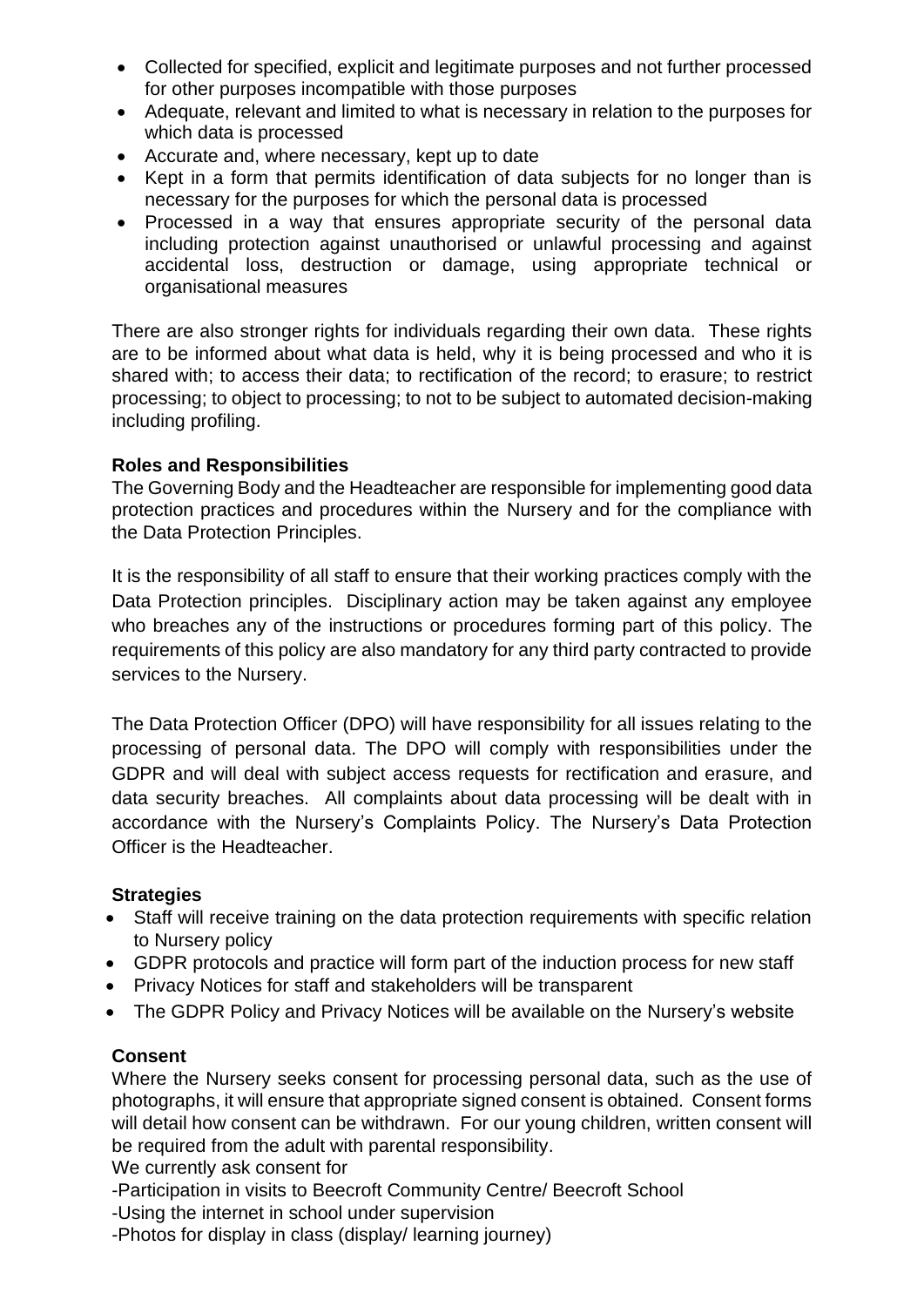-Photos/videos for school publications (newsletters/ brochure)

- -Photos/videos for school website
- -Photos/videos for school productions (e.g. Christmas/ end of year etc.)
- -Class photos
- -Photos in local press
- -Class list with first names only (Christmas cards/ parties)

## **Location of Personal Information and Data**

Hard copy data, records, and personal information are stored out of sight and in locked cupboards when not in use or unattended. The only exception to this is medical information that may require visibility or immediate access during the Nursery day and is necessary for the well-being of the person involved.

## **Sharing Data with Third Parties and Data Processing on Behalf of the Nursery**

Personal data will only be shared with appropriate authorities and third parties where it is fair and lawful to do so e.g. local authorities, Ofsted or the Department of Education or Health. Any sharing will be undertaken by trained personnel using secure methods. Where a third party undertakes data processing on behalf of the Nursery. The Nursery will ensure that there is a written agreement requiring the data to be processed in accordance with the Data Protection Principles.

Data may be shared with the following:

- Education Establishments Data will be shared to allow a smooth transition for pupils moving to another setting
- Health Authorities As obliged under health legislation, the Nursery may pass on information regarding the health of children in the Nursery to monitor and avoid the spread of contagious diseases in the interest of public health.
- Police and Courts If a situation arises where a criminal investigation is being carried out we may have to forward information on to the police to aid their investigation. We will pass information onto courts as and when it is ordered.
- Social workers and support agencies To protect or maintain the welfare of our pupils, and in cases of child abuse, it may be necessary to pass personal data on to social workers or support agencies.
- Educational division Nurseries may be required to pass data on in order to help the government to monitor the national educational system and enforce laws relating to education

### **Subject Access Requests**

Requests for access to personal data- Subject Access Requests (SARs) will be processed by the DPO. Those making a SAR will be charged a fee in accordance with regulations. Records of all requests will be maintained.

The Nursery will comply with the statutory time limits for effecting disclosure in response to a SAR. The statutory time limit is one calendar month of receipt of the request (barring school holiday times).

### **Data Protection Breaches**

Breaches of personal or sensitive data will be notified within 72 hours to the individual(s) concerned and the Information Commissioners Office (ICO).

### **Disposal of Personal Data**

See Record Retention and Disposal Policy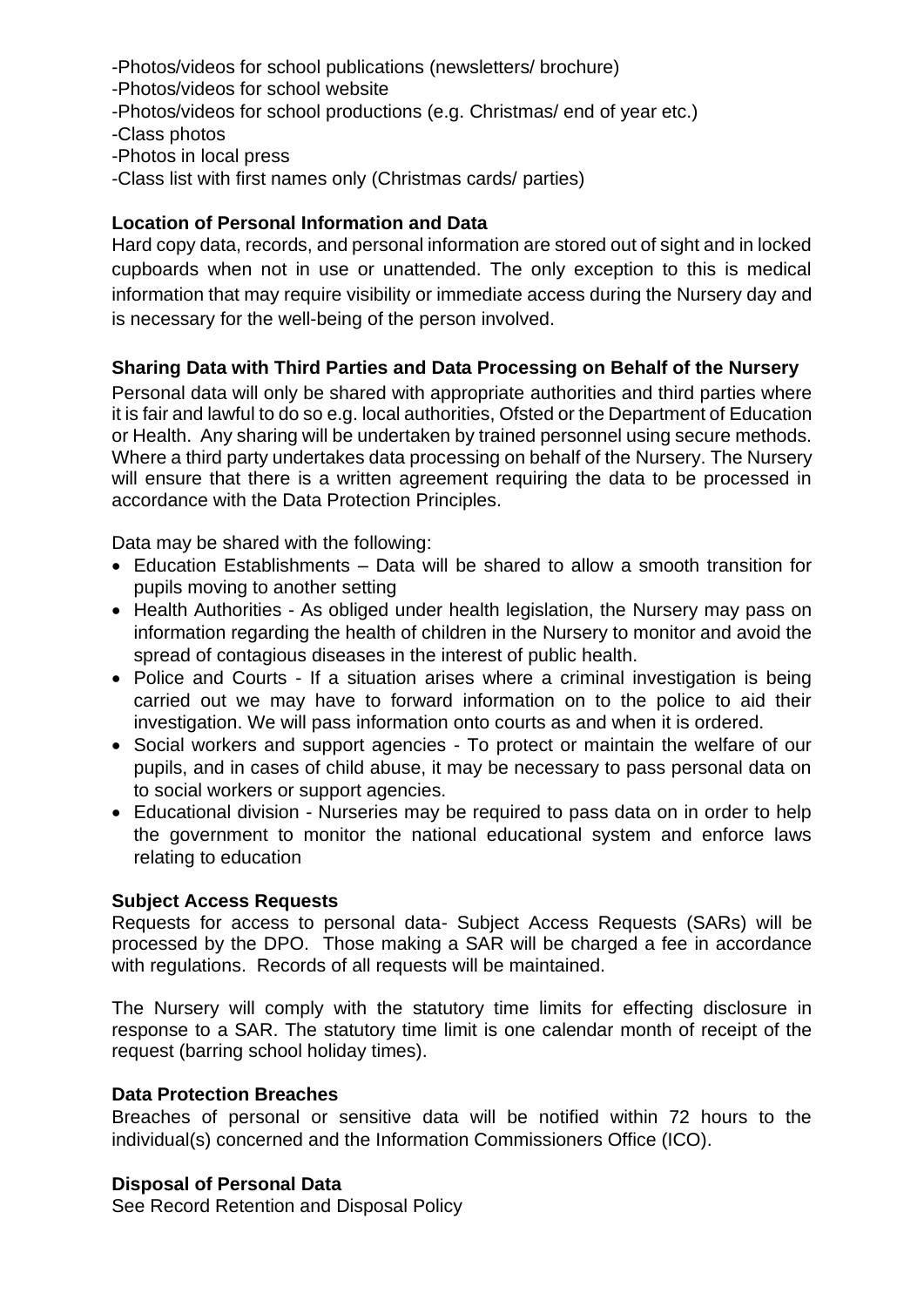## **Guidelines for Staff:**

- All passwords used to access computers, memory sticks or systems where personal data is stored must use a mixture of lower case letters, upper case letters, symbols and numbers in their passwords
- Nursery computers should be locked or shut down when unattended and at the end of the Nursery day
- Only transport electronic information from Nursery on a secure computing device i.e. password protected laptops and memory sticks
- Use pseudonyms and anonymise personal data where possible
- Ensure that all postal and e-mail addresses are checked to ensure safe dispatch of information. When sending personal information by post the envelope should clearly state 'Private – Contents for Addressee only'
- Avoid taking paper-based documentation out of Nursery wherever possible. If paper-based documentation is taken out of Nursery, then please ensure that it is kept secure e.g. lockable drawer at home or in a sealed envelope which indicates a return address if misplaced. Return it to Nursery as soon as possible
- When transporting paper-based documentation, make sure that it is locked during transit e.g. in the locked boot of a car. Never leave documentation in vehicles overnight
- Lock documentation containing personal information away at night and when not being used during the daytime
- Shred documentation containing personal information and never put paper-based documents containing personal information into recycling bins
- Collect paper copies of printouts containing personal information from printers/photocopies straight away
- Avoid e-mailing documents to personal e-mail addresses
- Never store work related documents on a shared home computer and never let Nursery computers/laptops be used by others e.g. son's/daughter's homework use
- Only print off documents containing personal data if necessary
- Report any loss of paper-based information or portable computer devices to the DPO immediately
- Personal passwords, where the accessing of personal data is possible, must not be shared with others. Passwords of staff leaving the Nursery should be changed/removed in a timely manner
- The personal details of others, at social events or in public places, must not be discussed. Take care if reading documentation containing personal information on public transport or leaving personal information unattended in a public place e.g. meeting, course
- Only copy necessary recipients into e-mail correspondence and only post necessary information when sending information via the postal service
- Always ask the DPO if you are unsure about storage/transportation or sharing of information containing personal information

## **Visitors**

Visitors will be made aware of GDPR requirements and visitors, when signing in, acknowledge that they won't share or publicise anything from their visit without first gaining explicit consent from the nursery.

## **Conclusion**

The implementation of this policy, along with the Record Retention & Disposal Policy, the Data Breach Procedures Policy and Privacy Notice will demonstrate the Nursery's desire to comply with GDPR.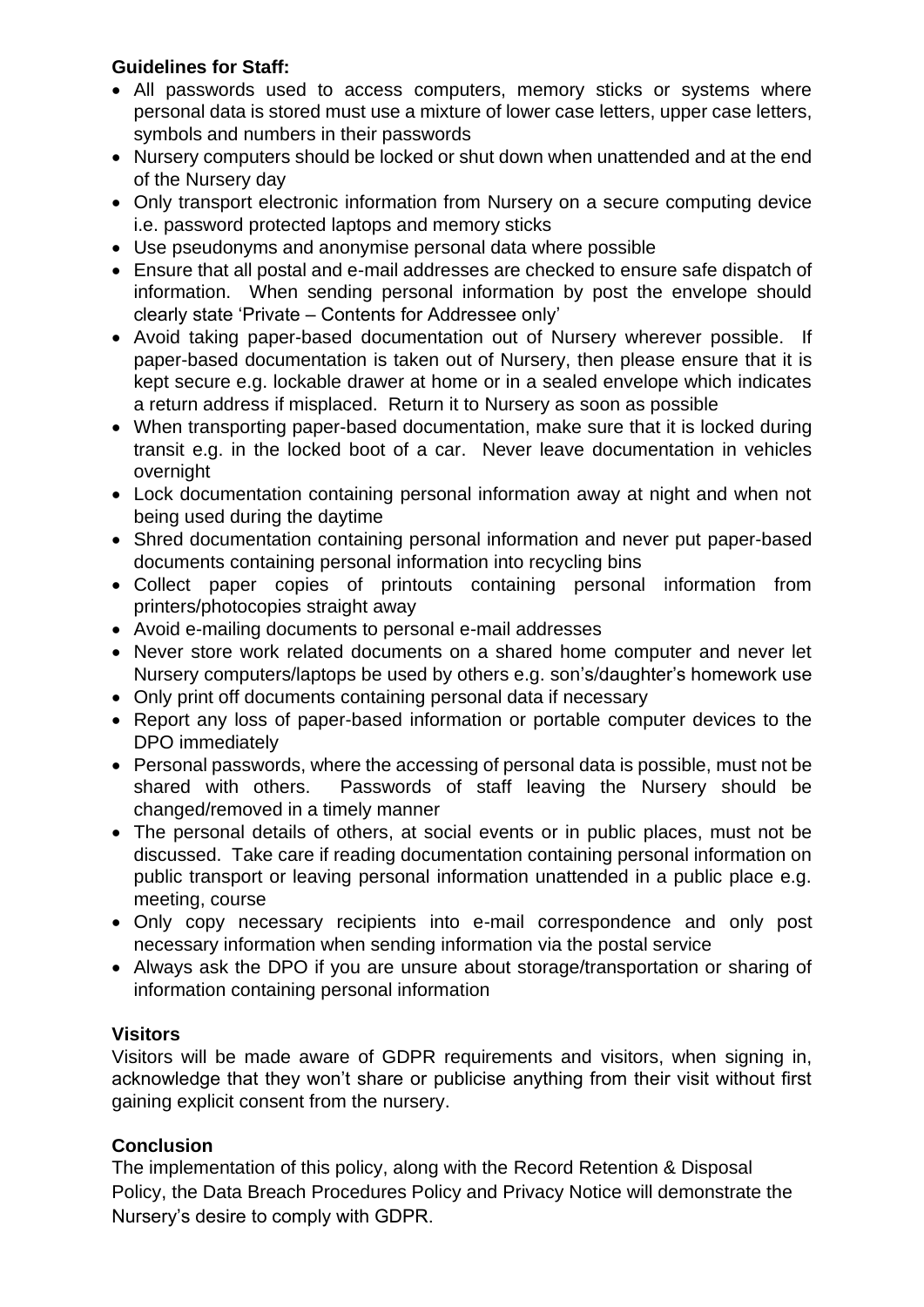Policy reviewed March 2022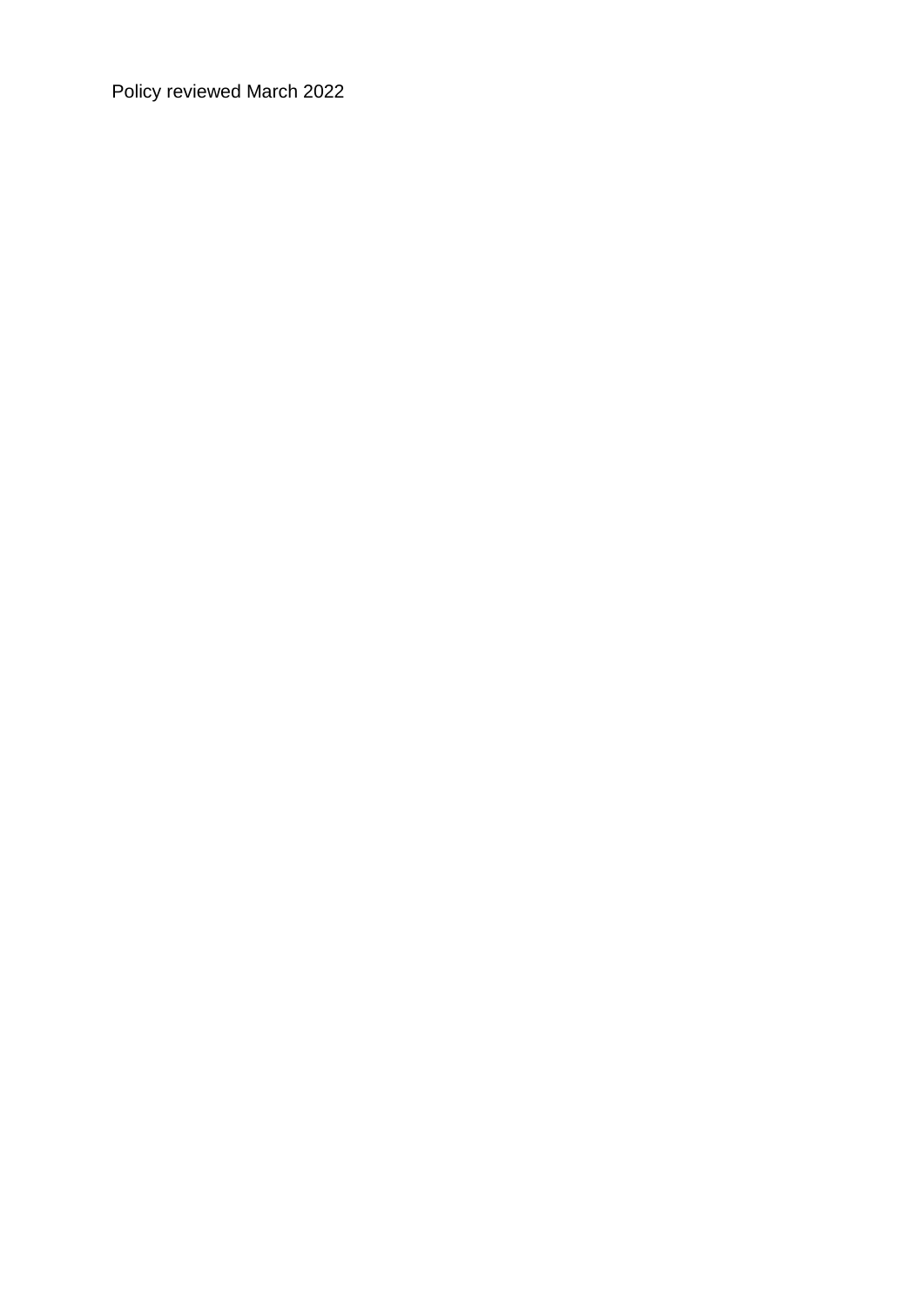

## **Record Retention & Disposal Policy**

## **Vision**

At Westfield Nursery we aim to deliver against our vision 'Inspired beginnings; outstanding futures'.

## **Introduction**

Westfield Nursery creates and holds a wide range of recorded information. Records need to be properly retained to enable Nursery to meet its educational needs, legal requirements, to evidence events or agreements in the event of allegations or disputes and to ensure that any records of historic value are preserved.

The untimely destruction of records could affect:

- the conduct of Nursery's business
- the ability of Nursery to defend or instigate legal actions
- Nursery's ability to comply with statutory obligations
- Nursery's reputation

Conversely, the permanent retention of records is undesirable, and disposal is necessary to free up storage space, reduce administrative burden and to ensure that Nursery does not unlawfully retain records for longer than necessary (particularly those containing personal data).

This policy supports Nursery in demonstrating public accountability through the proper retention of records and by demonstrating that disposal decisions are taken with proper authority and in accordance with due process.

## **Purpose**

The purpose of this policy is to set out the length of time that Nursery's records should be retained and the processes for disposing of records at the end of the retention period.

## **Scope**

The policy covers the records listed below, irrespective of the media on which they are created or held including- paper and electronic files and can include photographs, pupil records, minutes of meetings, submissions from external parties, contracts and invoices, registers, legal advice, file notes, financial accounts, employee information and Nursery's publications.

Should you become aware of any records missing from the list, please notify the head teacher so that they may be added at the next opportunity.

## **Application**

The policy applies equally to full time and part time employees on a substantive or fixed-term contract and to associated persons who work for Nursery such as supply staff, contractors and others employed under a contract of service.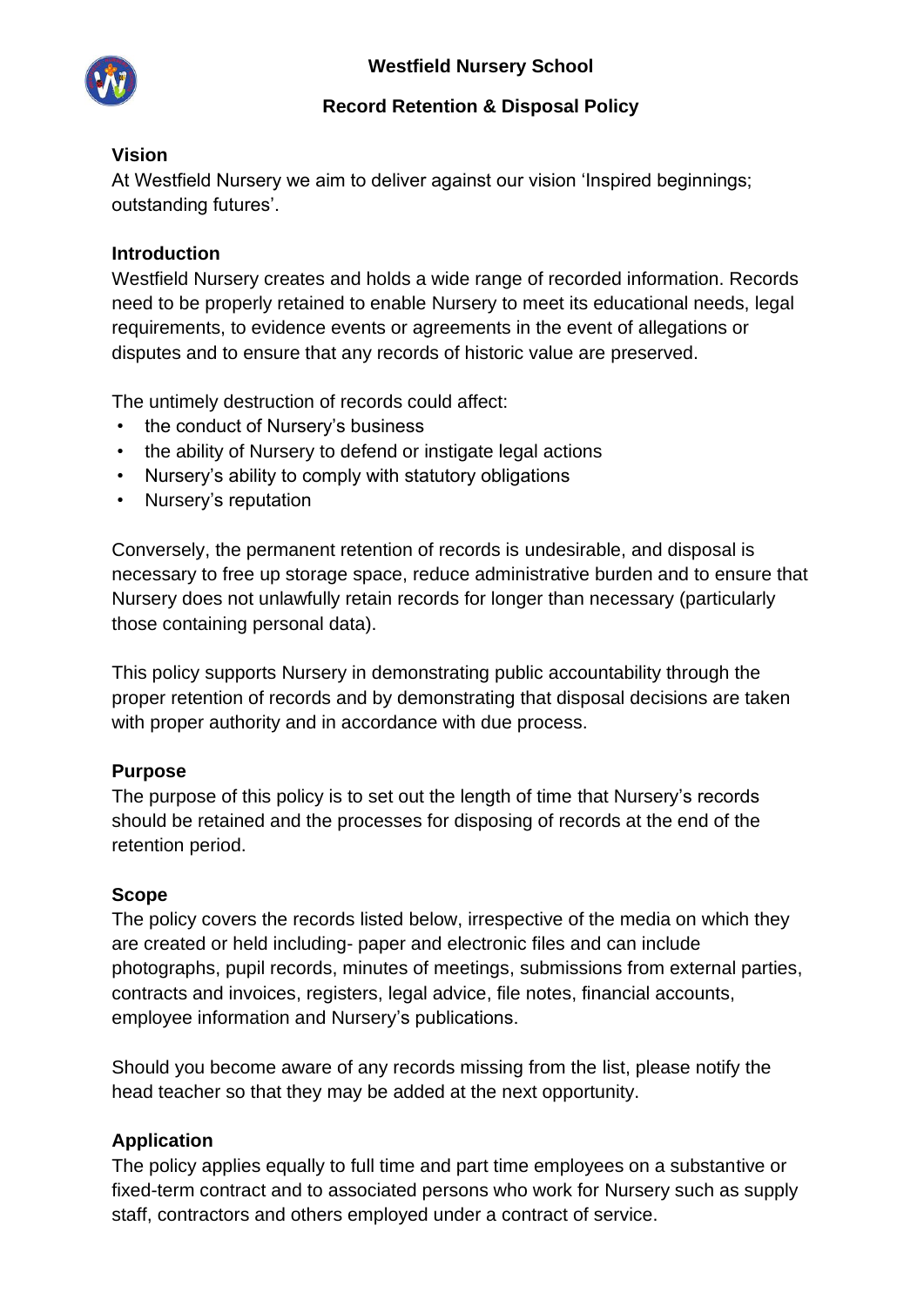## **Minimum Retention Period**

A recommended minimum retention period is provided for each category of record in listed below. The retention period applies to all records within that category.

## **Disposition**

The head teacher and governing body are responsible for ensuring that the retention periods are reviewed annually. The senior leadership team are required to determine whether any retention periods applying to records have expired. Once the retention period has expired, the record must be reviewed and a 'disposition action' agreed upon.

A 'disposition action' is either- the destruction of the record or the retention of the record for a further period within Nursery. No destruction of a record should take place without assurance that:

- the record is no longer required by any part of the Nursery
- no litigation or investigation is current or pending which affects the record

### **Destruction of Paper Records**

Destruction should be carried out in a way that preserves the confidentiality of the record. Non-confidential records i.e. records that are clearly in the 'public domain' can be placed in ordinary rubbish bins or recycling bins.

Confidential records should be shredded. All copies including security copies, preservation copies and backup copies should be destroyed at the same time in the same manner.

### **Destruction of Electronic Records**

All electronic records will need to be either physically destroyed or wiped.

Any queries about this policy or about records management within Nursery should be directed to the head teacher.

### **Conclusion**

The implementation of this policy, along with the GDPR Policy, Data Breach Procedures Policy and Privacy Notice will demonstrate the Nursery's desire to comply with GDPR.

Policy reviewed November 2021 Policy to be reviewed November 2022



**Westfield Nursery School Data Retention Schedule** 



We follow the Central Bedfordshire guidelines on data record retention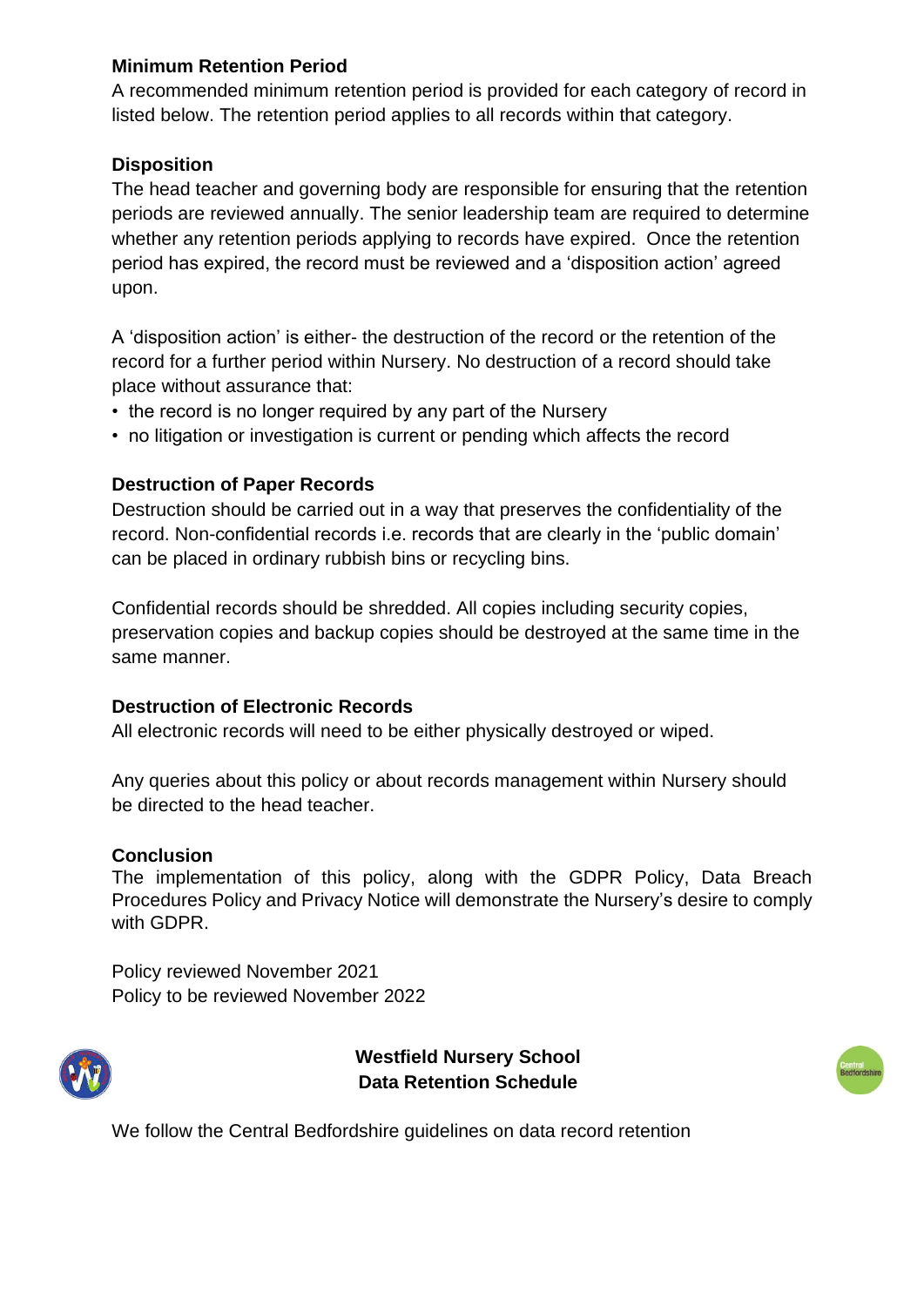# **RETENTION OF RECORDS GUIDANCE**

| <b>Children's Records</b>                          | <b>Retention Period</b>              | Legislation                                |
|----------------------------------------------------|--------------------------------------|--------------------------------------------|
| Children's records including registers,            | Standard cases - recommended:        | <b>Early Years Foundation</b>              |
| medication, parental permission forms,             | 6 years after the child has left the | Stage 2017                                 |
| record books, contractual documentation,           | setting                              | Childcare Act 2006                         |
| complaints book, local authority data for          |                                      |                                            |
| funded places and accident record books            |                                      |                                            |
| pertaining to children                             |                                      |                                            |
| <b>Special circumstances:</b>                      | Recommended until the child          | Limitation Act 1980                        |
| Serious complaint                                  | reaches the age of 25.               | <b>Normal limitation rules</b>             |
| Child protection issues                            | Seek legal advice about making       | (which mean that an                        |
| A child is badly injured                           | and retaining copies, particularly   | individual can claim for                   |
| A child is on regular medication                   | if you are required to provide       | negligently caused                         |
| A child has severe allergies                       | information to a third party         | personal injury up to 3                    |
| A child has a serious illness                      |                                      | years after, or deliberately               |
|                                                    |                                      | caused personal injury up                  |
|                                                    |                                      | to 6 years after the event)                |
|                                                    |                                      | are postponed until a child                |
|                                                    |                                      | reaches 18 years old.                      |
| Records of any reportable death, injury,           | Recommended that records are         | The reporting of Injuries,                 |
| disease or dangerous occurrence,                   | kept until the child reaches 25      | <b>Diseases and Dangerous</b>              |
| accident/incident records and risk                 | years of age                         | <b>Occurrences Regulations</b>             |
| assessments specific to a child                    |                                      | 1995                                       |
| Other records containing personal                  |                                      |                                            |
|                                                    | Keep photographic/video/audio-       | ICO - Registration as a Data<br>Controller |
| information or images of children and<br>families: | visual permissions given by          | <b>GDPR 2018</b>                           |
|                                                    | parents on behalf of children for    |                                            |
| Photographs/videos                                 | 21 years and 6 months                |                                            |
| Websites                                           |                                      |                                            |
| Social media posts                                 | Ensure written parental              |                                            |
| <b>Texts</b>                                       | permission is in place to take and   |                                            |
| Emails                                             | post photos and videos online        |                                            |
| Apps                                               |                                      |                                            |
| Cloud storage                                      | Ensure data is stored in             |                                            |
|                                                    | accordance with the data             |                                            |
|                                                    | protection/confidentiality policy    |                                            |
| Visitor's book                                     | As a minimum, must be kept           | <b>Early Years Foundation</b>              |
|                                                    | between inspection periods           | Stage 2017                                 |
|                                                    | Seek legal advice in special         |                                            |
|                                                    | circumstances (see above)            |                                            |
| <b>Ofsted Reports</b>                              | As a minimum, must be kept           | <b>Early Years Foundation</b>              |
|                                                    | between inspection periods.          | Stage 2017                                 |
|                                                    | Keep for reference as evidence of    |                                            |
|                                                    | compliance and good practice         |                                            |
| Risk assessments                                   | Standard cases - minimum 3           |                                            |
|                                                    | years from date recorded             |                                            |
|                                                    | Special circumstances may need       |                                            |
|                                                    | to be kept for longer (see above)    |                                            |
|                                                    |                                      |                                            |
| <b>Personnel Records</b>                           | <b>Retention Period</b>              | Legislation                                |
| Personnel files and training records               | 6 years after employment ceases      | Chartered Institute of                     |
| (including application form, work history,         |                                      | Personnel and                              |
| references, supervision, 1:1s, appraisals,         |                                      | Development                                |
| performance reviews, qualifications,               |                                      | Ofsted                                     |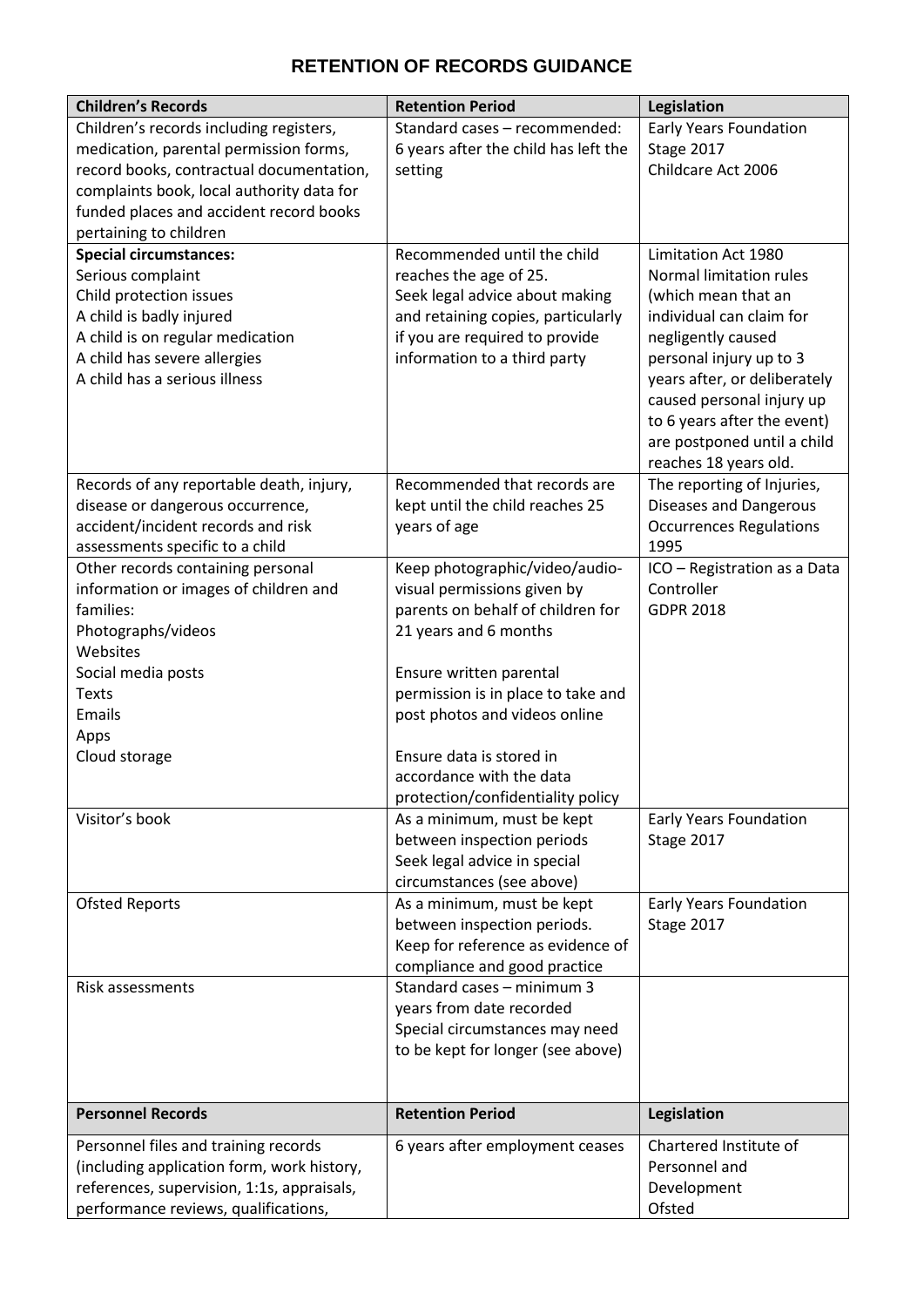| disciplinary records, working time records   |                                                                      |                                                 |
|----------------------------------------------|----------------------------------------------------------------------|-------------------------------------------------|
| and training records)                        |                                                                      |                                                 |
| CVs, application forms and interview notes   | 6 months to 1 year                                                   | Chartered Institute of                          |
| (for unsuccessful candidates)                |                                                                      | Personnel and                                   |
| DBS check/disclosure information             | By law, the only details that can                                    | Development<br><b>DBS Code of Practice</b>      |
|                                              | be kept for longer than 6 months                                     | The following basic                             |
| Essential details to be recorded from the    | are the date of the check,                                           | information should be                           |
| original DBS certificate, i.e. name, date of | reference number and the result                                      | retained after the                              |
| birth, reference number, date of issue       |                                                                      | certificate is destroyed: the                   |
|                                              | Recommended these details are                                        | date of issue; the name of                      |
|                                              | kept for 6 years                                                     | the subject; the type of                        |
|                                              |                                                                      | disclosure; the position for                    |
|                                              |                                                                      | which the disclosure was                        |
|                                              |                                                                      | requested; the unique                           |
|                                              |                                                                      | reference number; and the                       |
|                                              |                                                                      | details of the recruitment                      |
|                                              |                                                                      | decision taken                                  |
| Safeguarding - adult records                 | Retirement if concerns relating to                                   | Working together to                             |
|                                              | potential abuse/behaviour                                            | safeguard children - LSCB                       |
|                                              | unsuitable                                                           |                                                 |
| Wages/salary records (including overtime,    | 6 years after the end of the tax                                     | Taxes and management Act                        |
| bonuses and expenses)                        | year to which the records relate                                     | 1970                                            |
| Statutory Maternity Pay (SMP), adoption      | 3 years after the end of the tax                                     | The Statutory Maternity                         |
| and paternity pay records                    | year in which the maternity                                          | Pay Regulations 1986                            |
|                                              | period ends                                                          |                                                 |
| <b>Statutory Sick Pay (SSP) records</b>      | 3 years after the end of the tax<br>year to which the records relate | The Statutory Sick Pay<br>Regulations 1982      |
|                                              |                                                                      |                                                 |
|                                              |                                                                      |                                                 |
| <b>Income Tax and National Insurance</b>     | At least 3 years after the end of                                    | The Income Tax                                  |
| returns/records                              | the tax year to which they relate                                    | (Employments) Regulations<br>1993               |
| Redundancy details calculations of           | 6 years from the date of                                             | Chartered Institute of                          |
| payments, refunds, notification to the       | redundancy                                                           | Personnel and                                   |
| Secretary of State                           |                                                                      | Development                                     |
|                                              |                                                                      |                                                 |
| <b>Health and Safety</b>                     | <b>Retention Period</b>                                              | Legislation                                     |
| Staff accident records (for organisations    | 3 years after the date the record                                    | Social Security (Claims and                     |
| with 10 or more employees)                   | was made (there are separate                                         | Payments) Regulations                           |
|                                              | rules for the recording of                                           | 1979                                            |
|                                              | accidents involving hazardous                                        |                                                 |
|                                              | substance)                                                           |                                                 |
| Records of any reportable death, injury,     | 3 years after the date on which<br>the record was made               | The Reporting of Injuries,                      |
| disease or dangerous occurrence              |                                                                      | Diseases and Dangerous                          |
|                                              |                                                                      | <b>Occurrences Regulations</b><br>1995 (RIDDOR) |
| Accident/medical records as specified by     | 40 years from the date of the last                                   | The Control of Substances                       |
| the Control of Substances Hazardous to       | entry                                                                | <b>Hazardous to Health</b>                      |
| <b>Health Regulations (COSHH)</b>            |                                                                      | Regulations 1999 (COSHH)                        |
| <b>Financial</b>                             | <b>Retention Period</b>                                              | Legislation                                     |
| Accounting records                           | Must be retained for at least 6                                      | Section 386 of the                              |
| Copy of self-assessment forms and            | years                                                                | Companies Act 2006                              |
| supporting records of income and             | (or at least 3 years in the case of                                  | Charities Act 2011                              |
| expenditure, including:                      | charitable companies); where Gift                                    |                                                 |
| <b>Bank statements</b>                       | Aid payments are received                                            |                                                 |
| Receipts<br>Invoices                         | records will need to be<br>maintained for 6 years with               |                                                 |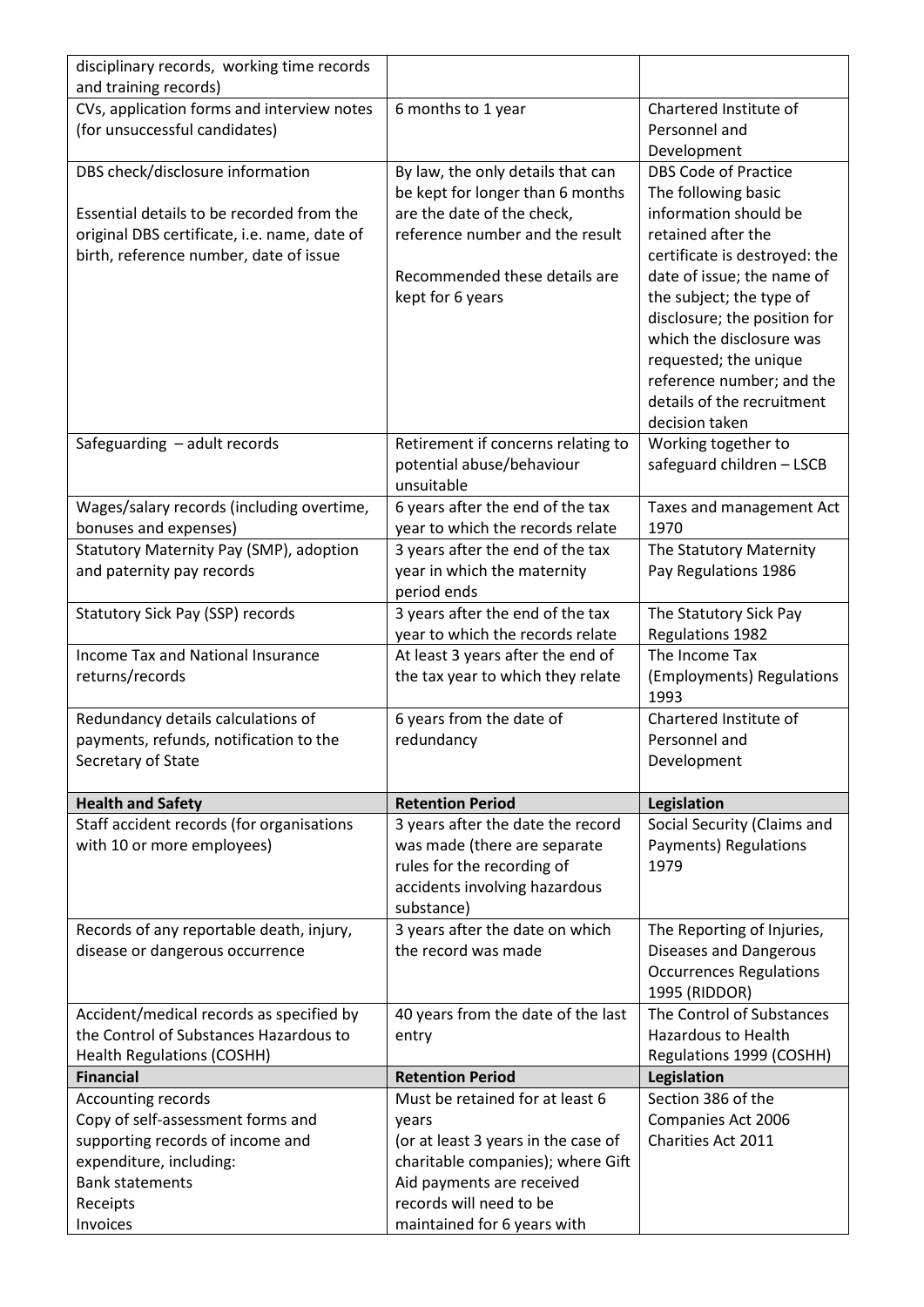| Cash book                         | details of any substantial donors |                            |
|-----------------------------------|-----------------------------------|----------------------------|
| Gift Aid records                  | and to identify 'tainted charity  |                            |
| Accounts book/records             | donations' in accordance with     |                            |
|                                   | <b>HMRC</b> guidance              |                            |
| <b>Administration Records</b>     | <b>Retention Period</b>           | Legislation                |
| <b>Public Liability Insurance</b> | For as long as possible e.g. 40   | The employers' Liability   |
| Insurance records                 | years from date of issue          | Regulations 1998           |
|                                   | Recommended that complete         | <b>Health and Safety</b>   |
|                                   | records of all insurance policies | Executive                  |
|                                   | taken out are kept                |                            |
|                                   | Seek legal advice is a special    |                            |
|                                   | circumstance (see above)          |                            |
| Minutes/minute books              | 10 years from the date of the     | Companies Act 2006         |
|                                   | meeting for companies             |                            |
|                                   | 6 years from the date of the      | The Charitable             |
|                                   | meeting for Charitable            | Incorporated Organisations |
|                                   | <b>Incorporated Organisations</b> | <b>Regulations 2012</b>    |
|                                   | Permanently                       | Chartered Institute of     |
|                                   |                                   | Personnel and              |
|                                   |                                   | Development                |
| <b>Data Protection Audit</b>      | Reviewed and updated annually     |                            |

Policy reviewed November 2021 Policy to be reviewed November 2022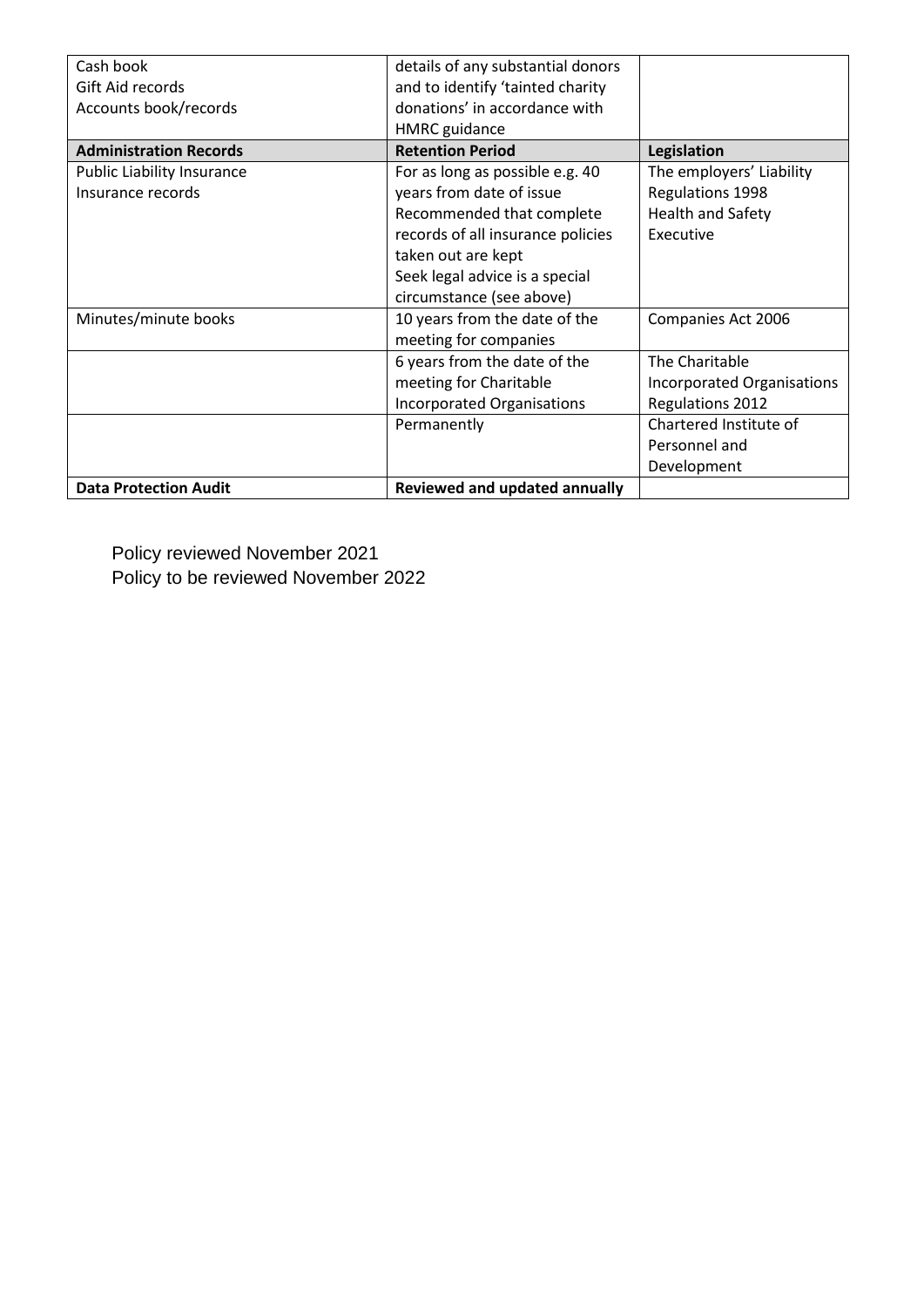

## **Westfield Nursery School Data Breech Procedures Policy**

### **Vision**

At Westfield Nursery we aim to deliver against our vision 'Inspired beginnings; outstanding futures'.

### **Rationale**

At Westfield Nursery we understand the importance of taking measures against unauthorised or unlawful processing and against accidental loss, destruction of or damage to personal data.

### **Data Breaches**

A data security breach can happen for several reasons:

- Loss or theft of data or equipment on which data is stored
- Inappropriate access controls allowing unauthorised use
- Equipment failure
- Human error
- Unforeseen circumstances such as a fire or flood
- Hacking attack
- 'Blagging' offences where information is obtained by deceiving the organisation who holds it

## **Breach Management Plan**

Our plan has four steps:

- 1. Containment and recovery
- 2. Assessment of ongoing risk
- 3. Notification of breach
- 4. Evaluation and response

## **Containment and Recovery**

Data security breaches will require not just an initial response to investigate and contain the situation but also a recovery plan including, where necessary, damage limitation. This may involve input from specialists e.g. IT, HR and legal and in some cases contact with external stakeholders and suppliers. Consider the following:

At Westfield Nursery, generally the DPO will take the lead on investigating the breach and ensure they have the appropriate resources. They will -establish who needs to be made aware of the breach and inform them of what they are expected to do to assist in the containment exercise. For example, finding a lost piece of equipment or simply changing the access codes at the front door.

-establish whether there is anything that can be done to recover any losses and limit the damage the breach can cause. As well as the physical recovery of equipment, this could involve the use of back-up systems to restore lost or damaged data or ensuring that staff recognise when someone tries to use stolen data to access accounts.

-where appropriate, inform the police.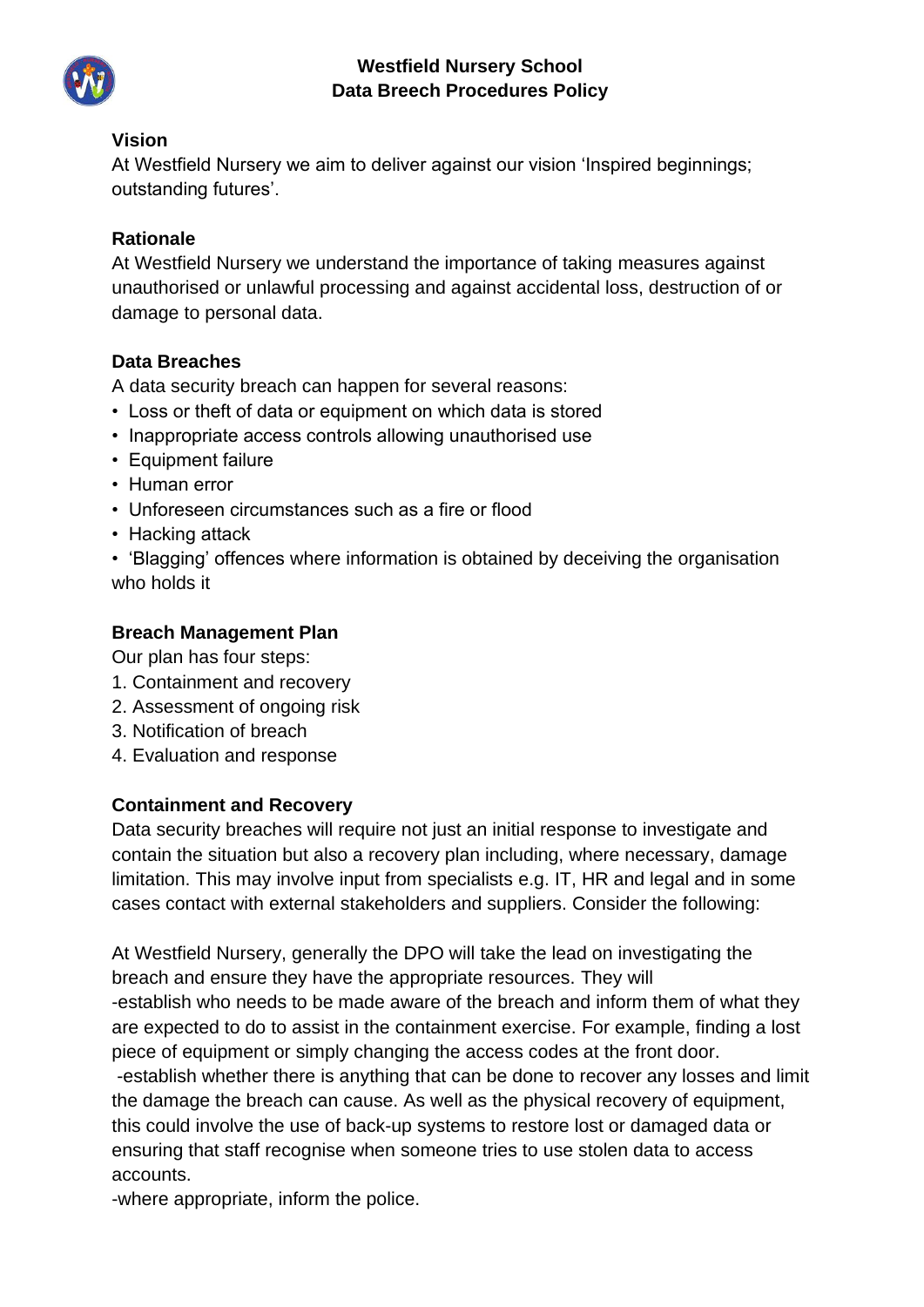## **Assessing the Risks**

Some data security breaches will not lead to risks beyond possible inconvenience to those who need the data to do their job. For example, where a laptop is irreparably damaged, but its files were backed up and can be recovered, albeit at some cost to the Nursery. While these types of incidents can still have significant consequences, the risks are very different from those posed by, for example, the theft of pupil/ parent data, which may be used to commit identity fraud. The DPO must assess the risks which may be associated with the breach. Perhaps most important is an assessment of potential adverse consequences for individuals, how serious or substantial these are and how likely they are to happen.

The DPO will consider:

-What type of data is involved?

-How sensitive is it?

-If data has been lost or stolen, are there any protections in place such as encryption?

-What has happened to the data?

-What the data could tell a third party about the individual?

-How many individuals' personal data are affected by the breach?

-Who are the individuals whose data has been breached?

-What harm can come to those individuals? Are there risks to physical safety or reputation, of financial loss or a combination of these and other aspects of their life? -Are there wider consequences to consider such as a risk to public health or loss of public confidence?

-If individuals' bank details have been lost, contact the banks themselves for advice on anything they can do to help you prevent fraudulent use.

## **Notification of Breaches**

Notification will have a clear purpose (for example, to enable individuals who may have been affected to take steps to protect themselves or to allow the appropriate regulatory bodies to perform their functions, provide advice and deal with complaints). Serious breaches will be reported to the Information Commissioners Office (ICO).

The DPO will consider:

-Any legal or contractual requirements

-Whether notification will help meet security obligations

-Whether notification will help the individual

-Whether to inform the ICO (If many people are affected, or there are very serious consequences, they will inform the ICO)

-How notification can be made appropriate for groups of individuals

-The dangers of 'over notifying'

-Who to notify, what to tell them and how to communicate the message

The notification should include a description of how and when the breach occurred and what data was involved; as well as details of what has already done to respond to the risks posed by the breach.